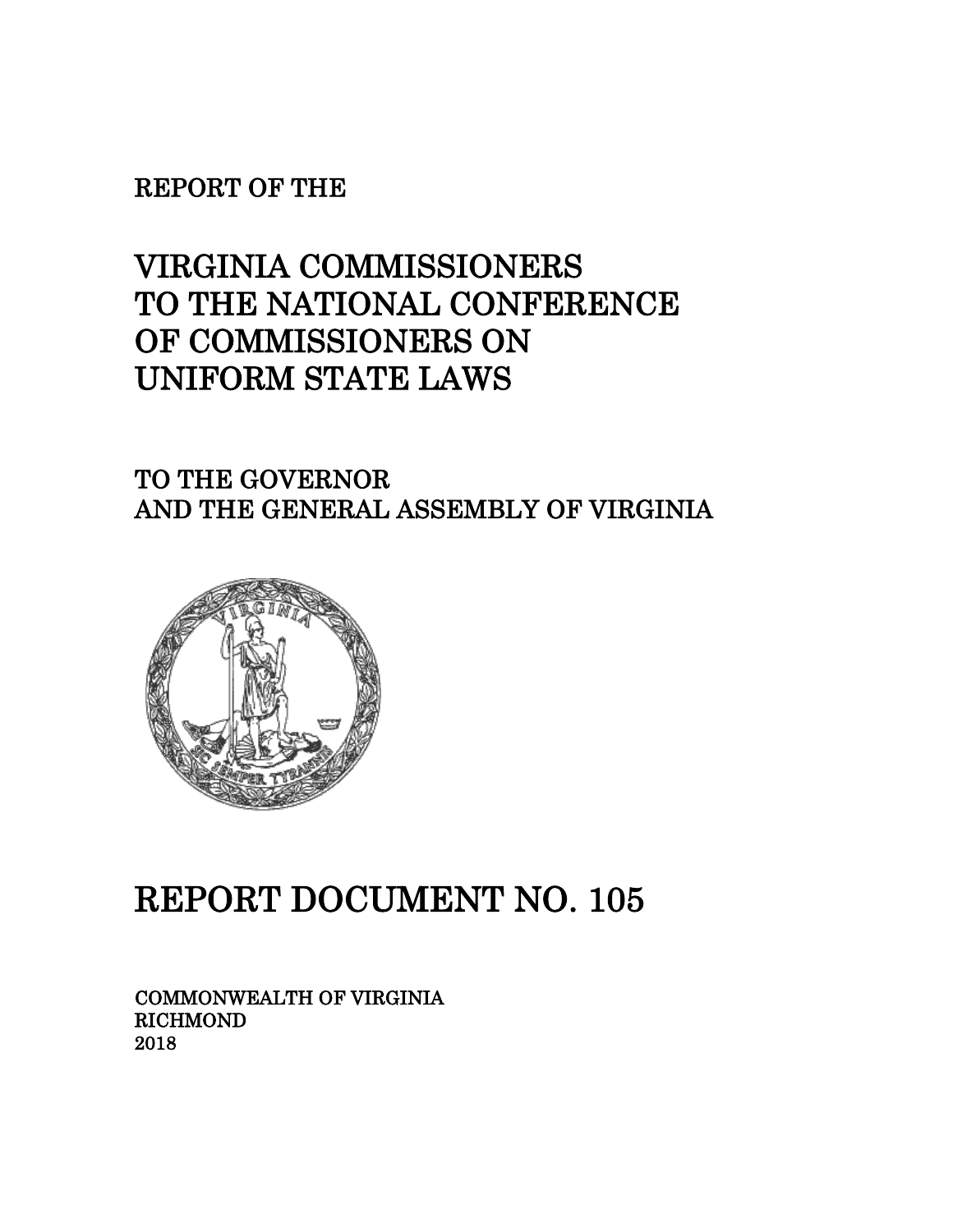## TABLE OF CONTENTS

| Uniform Law-Related Bills Passed by the 2017 General Assembly Session    |
|--------------------------------------------------------------------------|
|                                                                          |
|                                                                          |
|                                                                          |
| Uniform Guardianship, Conservatorship, and Other Protective Arrangements |
| $Act$                                                                    |
|                                                                          |
|                                                                          |
| REQUEST FOR TOPICS APPROPRIATE FOR CONSIDERATION                         |
| Up-to-date information is available on the website of the National       |

Conference of Commissioners on Uniform State Laws www.uniformlaws.org/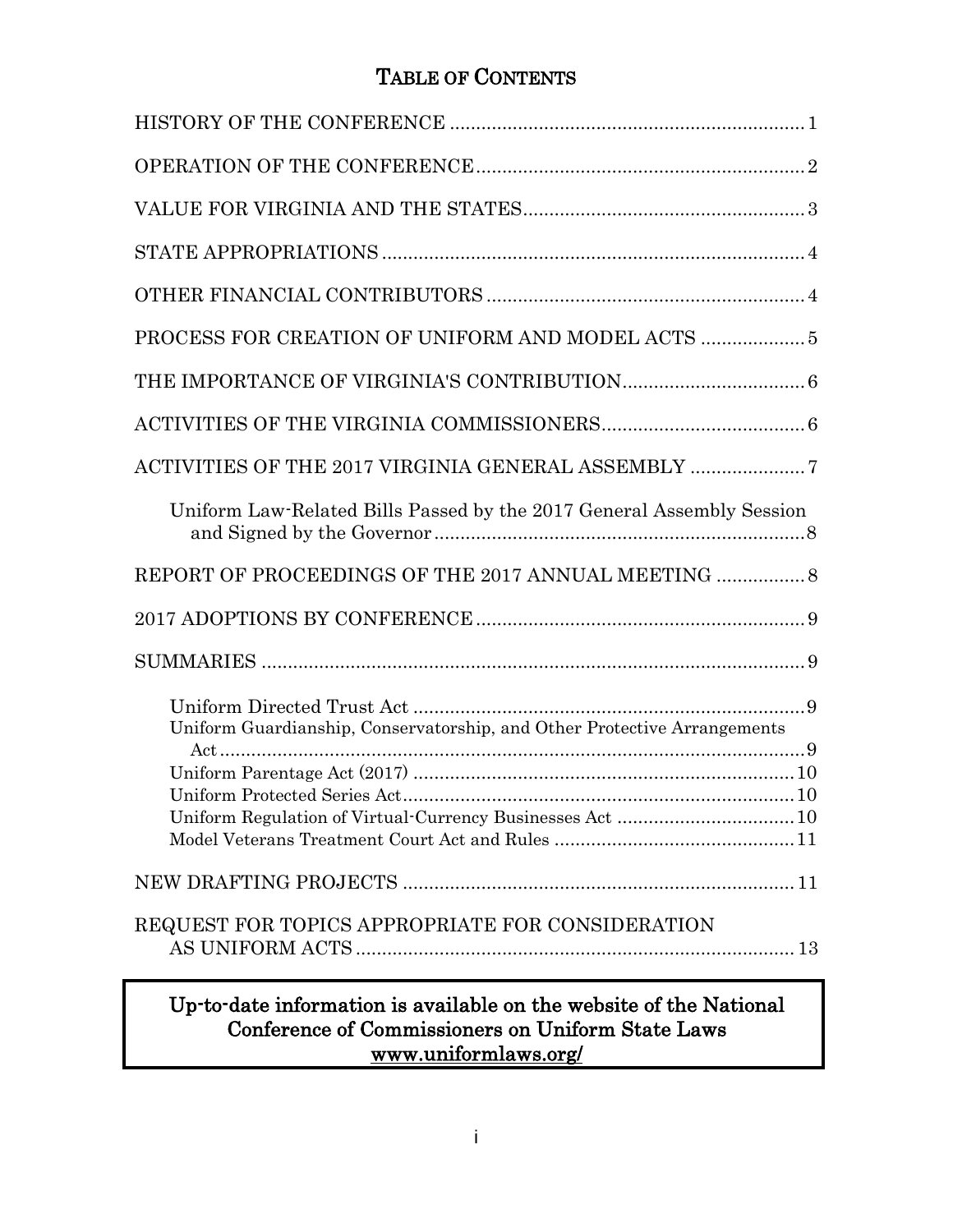## Report of the Virginia Commissioners to the National Conference of Commissioners on Uniform State Laws to The Governor and the General Assembly of Virginia

## Richmond, Virginia

## January 1, 2017 - December 31, 2017

## HISTORY OF THE CONFERENCE

In 1889, the New York Bar Association appointed a special committee on uniformity of laws. The following year the New York legislature authorized the appointment of commissioners

> . . . to examine certain subjects of national importance that seem to show conflict among the laws of the several commonwealths, to ascertain the best means to effect an assimilation or uniformity of the laws of the states, and especially whether it would be advisable for the State of New York to invite the other states of the Union to send representatives to a convention to draft uniform laws to be submitted for approval and adoption by the several states.

In the same year, the American Bar Association passed a resolution recommending that each state provide for commissioners to confer with the commissioners of other states regarding legislation on certain issues. In August of 1892, the first National Conference of Commissioners on Uniform State Laws (Conference) convened in Saratoga Springs, New York.

By 1912, every state was participating in the Conference. Since then, the Conference has steadily increased its contribution to state law and has attracted some of the most outstanding members of the legal profession. Prior to his more notable political prominence and service as president of the United States, Woodrow Wilson became a member in 1901. Former Supreme Court Justices Brandeis, Souter, and Rutledge, and former Chief Justice Rehnquist, and such legal scholars as Professors Wigmore, Williston, Pound, and Bogart have all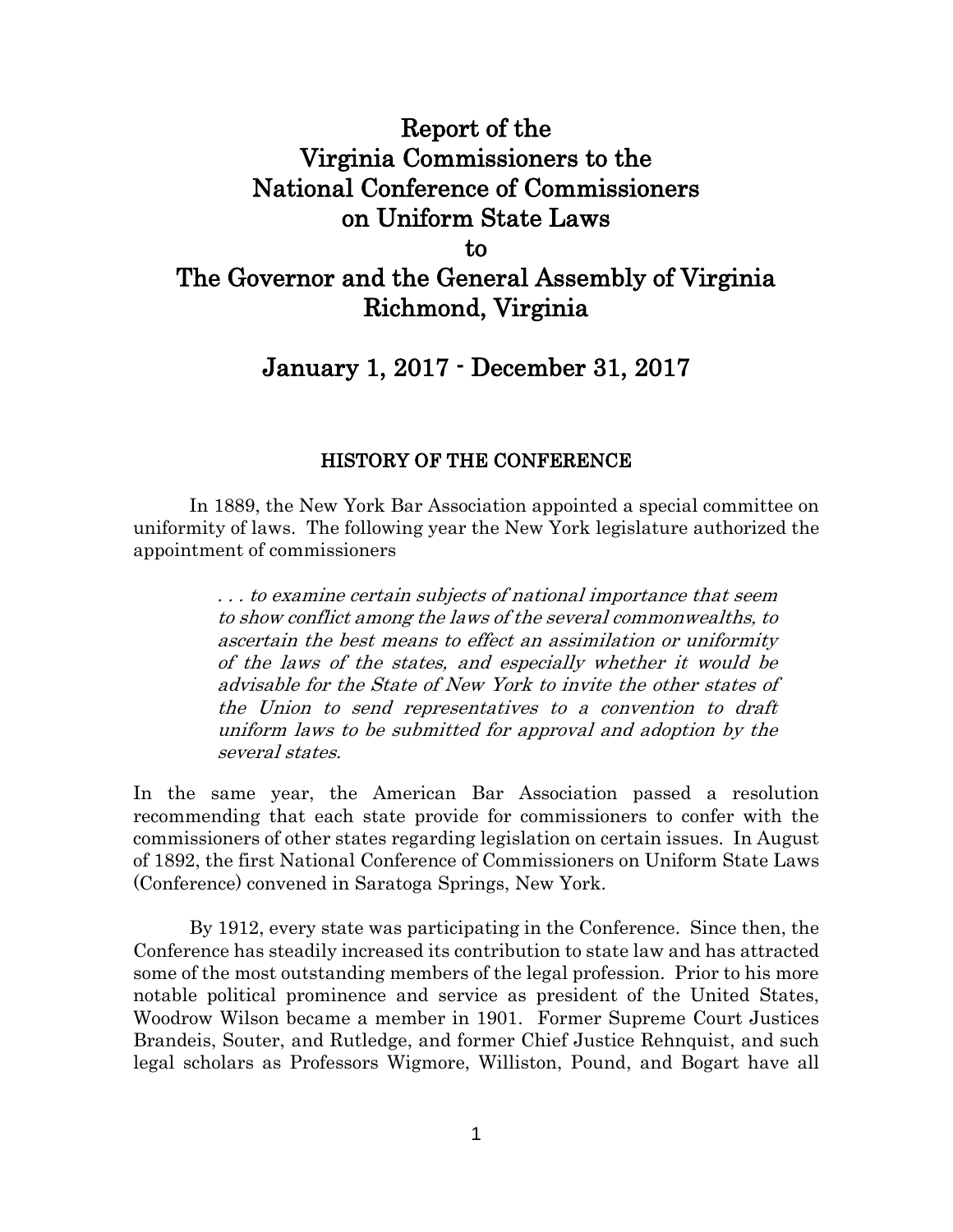served as members of the Conference. This distinguished body has guaranteed that the products of the Conference are of the highest quality and are enormously influential upon the process of the law.

The Conference, also known as the Uniform Law Commission (ULC), began more than 100 years ago because of the interests of state governments in improvement of the law and interstate relationships. Its purposes remain to serve state governments and improve state law.

## OPERATION OF THE CONFERENCE

The ULC convenes as a body once a year. Throughout the year drafting committees, composed of commissioners, work over several weekends on drafts of legislation to be considered at the annual meeting. The work of the drafting committees is read, line-by-line, and thoroughly debated at the annual meeting. Each act must be considered over a number of years; most are read and debated by the Conference two or more times. Those acts deemed by the ULC to be ready for consideration in the state legislatures are put to a vote of the states. Each state caucuses and votes as a unit.

The governing body of the ULC, the Executive Committee, is composed of officers elected by vote of the commissioners, ex-officio members, and members who are appointed annually by the president of the ULC. Certain activities are conducted by standing committees. For example, the Committee on Scope and Program considers all new subject areas for possible uniform acts. The Legislative Committee superintends the relationships of the Conference to the state legislatures.

The ULC maintains relations with several sister organizations. Official liaison is maintained with the American Bar Association, which provides advisors to all ULC drafting committees and many ULC study committees. Additionally, liaison is continually maintained with the American Law Institute, the Council of State Governments, the National Conference of State Legislatures, the National Association of Secretaries of State, the Conference of Chief Justices, and the National Center for State Courts on an on-going and asneeded basis. Other organizations are frequently contacted and advised of Conference activities as interests and activities necessitate.

At the national office in Chicago, a small staff provides administrative and clerical assistance to the ULC and the individual members, as well as advice and coordinating assistance in securing the passage of uniform acts. The ULC contracts with "reporters" for professional services to aid in drafting. Reporters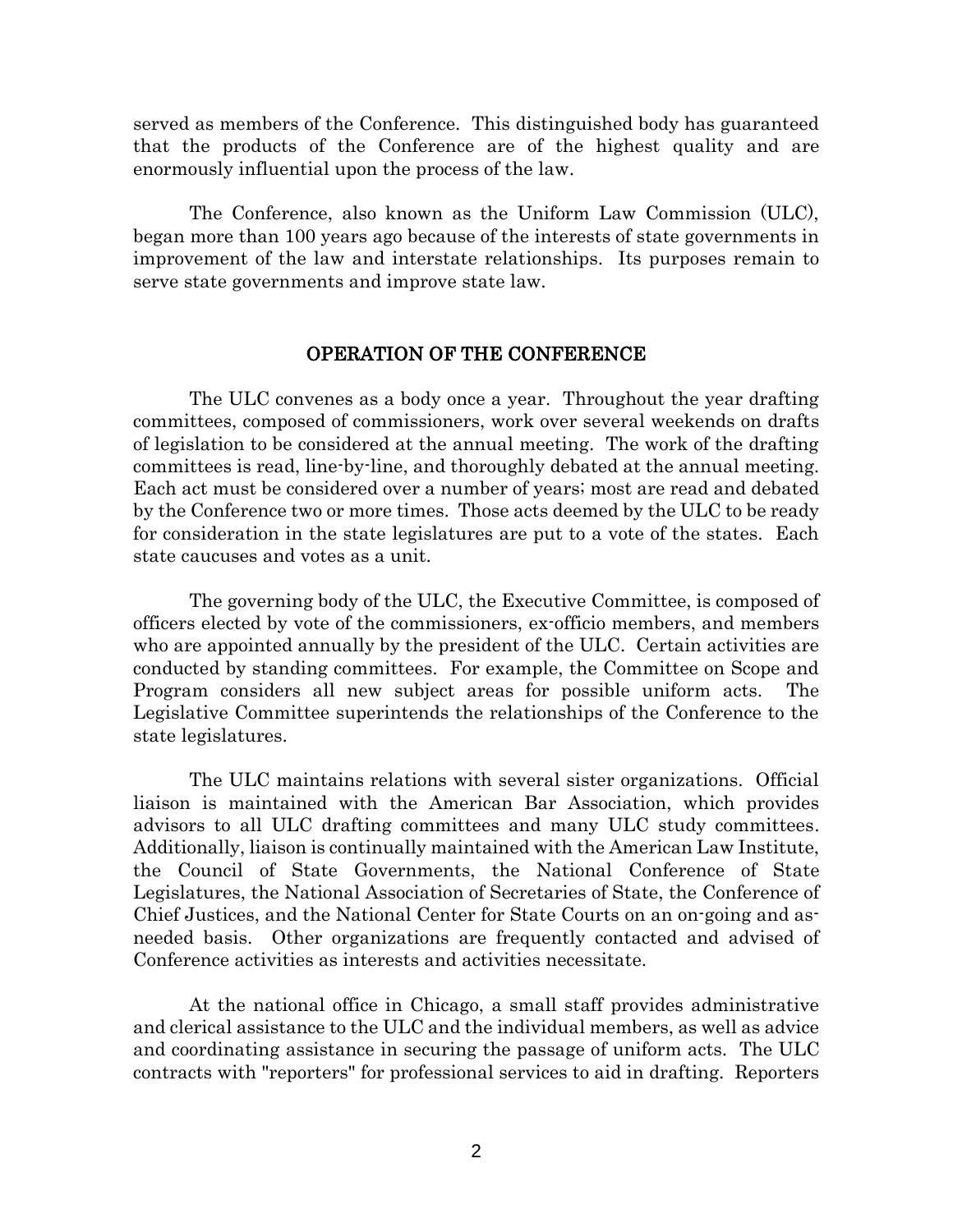are engaged at modest honoraria to work with drafting committees on specific acts. The annual budget and audit report of the Conference are available on request.

The work of the ULC strengthens the state and federal system of government. In many areas of the law, the states must solve problems through cooperative action or the issues are likely to be preempted by Congress. The ULC pursues solutions to problems on a cooperative basis by the states. Without the ULC, more legislative activities would undoubtedly shift from the state capitals to Washington, D.C.

### VALUE FOR VIRGINIA AND THE STATES

The process of drafting a uniform act is lengthy and deliberate. A committee is appointed from the membership of the ULC. The American Bar Association is invited to appoint an advisor to each drafting committee. The bylaws of the ULC require at least two years for drafting and two readings of the draft at annual meetings of the ULC.

Uniform Law Commissioners donate their professional services, spending hundreds of hours on uniform state laws as a public service because of their commitment to good law. The cumulative value of this donated time in the development of uniform and model acts averages between \$1 and \$2 million per project.

The average revision of an article of the Uniform Commercial Code takes four years, with three to five committee meetings per year. The original Uniform Probate Code took a full decade to develop and promulgate. Each of these comprehensive projects cost much more than the actual budget of the ULC, and represents much larger contributions--in terms of time--from the ULC membership.

Major committees of the ULC draw advisory and observer groups into the drafting process. Meetings of the Uniform Commercial Code committees regularly draw advisors and observers in a ratio of two or three to one commissioner. These advisor and observer groups represent various interests, provide outside expertise, and facilitate dissemination of the act. It is impossible to place a dollar value on their input, which state funds do not pay.

It is also not possible to measure the worth of the intellectual participation by all who are involved. There is no process at either the state or federal level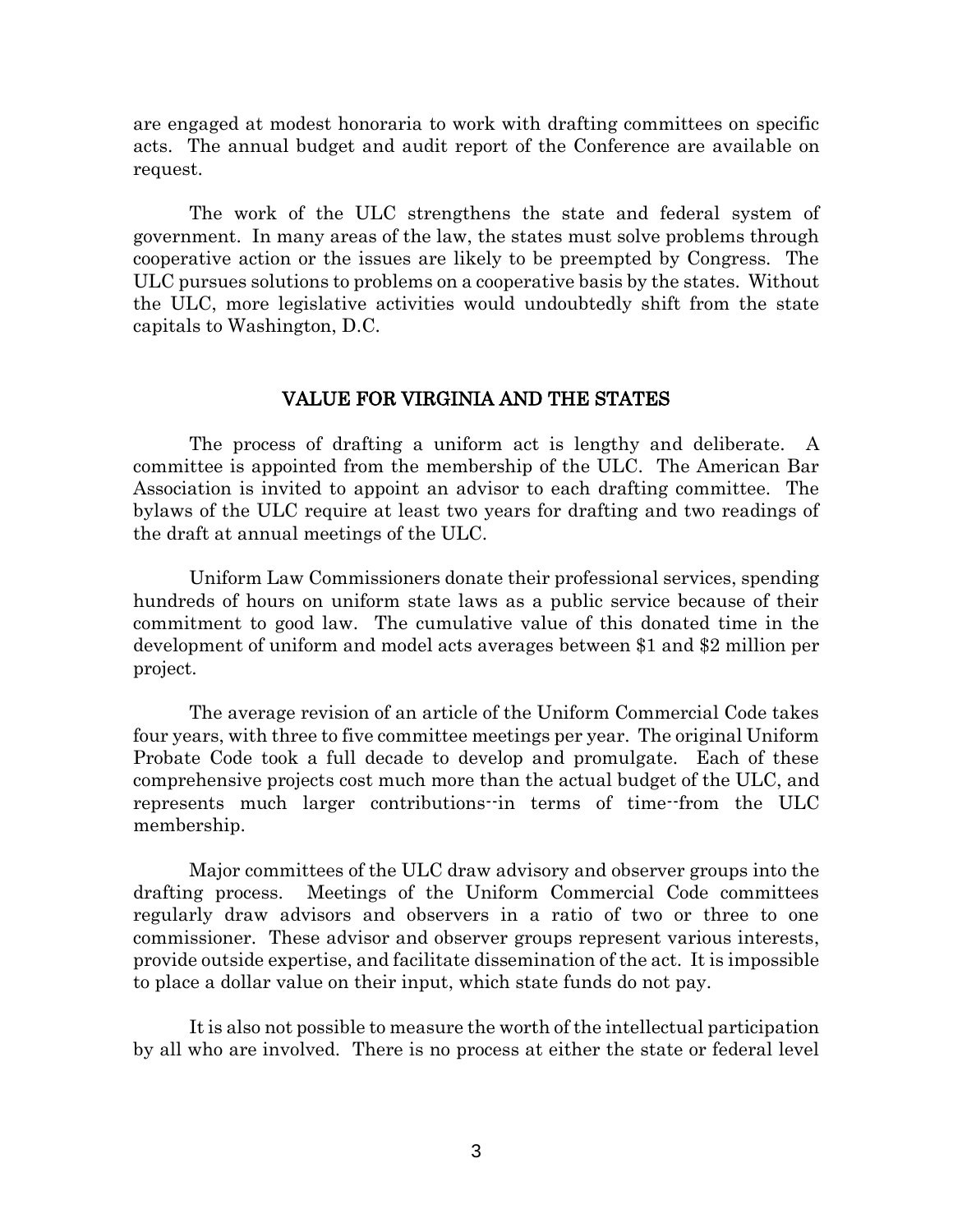of the United States government today that compares to the uniform law process--intense, nonpartisan scrutiny of both policy and execution of the law.

## STATE APPROPRIATIONS

The ULC is a state service organization that depends upon state appropriations for its continued operation. All states, the District of Columbia, Puerto Rico, and the U.S. Virgin Islands are asked to contribute a specific amount, based on population, for the maintenance of the ULC. In addition, each state delegation requests an amount to cover its commissioners' travel expenses for the Conference's annual meeting. The total requested contribution of all the states to the operation of the ULC is \$2,848,150 in fiscal year 2018. The smallest state contribution is \$18,850 and the largest is \$165,300. Virginia's dues for FY 2018 are \$58,850. The annual budget of the ULC for FY 2018 is \$3,748,878. Of this amount, \$838,419 goes directly to drafting uniform and model acts, and includes travel expenses for drafting committee meetings, printing and publication costs, and editing and personnel costs. The research process, which includes the work of study committees and the ULC Committee on Scope and Program, is \$217,665. In addition, \$648,201 is spent in assisting state legislatures with bills based on uniform and model acts. This amount includes salaries and travel expenses. About \$466,304 is spent on the annual meeting. Public education for uniform and model acts costs about \$120,522 and includes contractual services, materials costs and travel expenses. The remainder of the budget pays general administrative costs, governance costs, and occupancy expenses.

#### OTHER FINANCIAL CONTRIBUTORS

Grants from foundations and the federal government are occasionally sought for specific educational and drafting efforts.

The Uniform Commercial Code (UCC) is a joint venture between the ULC and the American Law Institute (ALI). In the 1940s, the Falk Foundation supported the UCC's original development. Proceeds from copyright licensing of UCC materials replenish the original funds. Whenever work on the UCC commences, a percentage of ULC and ALI costs are paid from endowment income.

In addition, the Commission has established royalty agreements with major legal publishers, which reprint the ULC's uniform and model acts in their publications.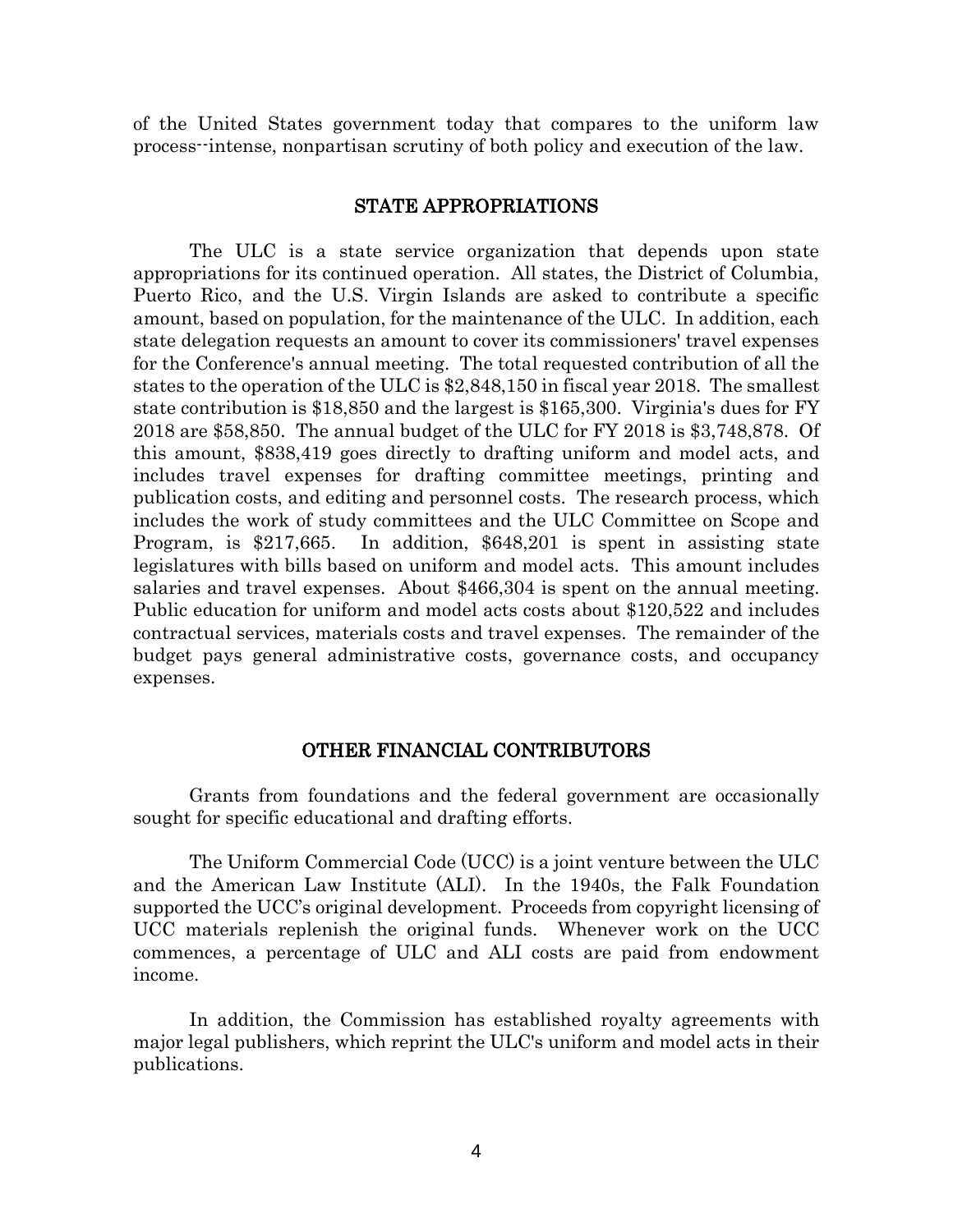The Conference will not take money from any source except on the understanding that its drafting work is completely autonomous.

## PROCESS FOR CREATION OF UNIFORM AND MODEL ACTS

The procedures for drafting an act are the result of long experience with the creation of legislation. The Scope and Program Committee, which consists solely of commissioners, considers new subject areas of state law for potential uniform or model acts. The Committee reviews suggestions for uniform or model acts from many sources, including organized bar groups, state governments, and private persons. If a subject area cannot be adequately studied by Scope and Program Committee, it is likely to be given to a special study committee. Study committees report back to the Scope and Program Committee. The recommendations of the Scope and Program Committee go to the ULC Executive Committee.

Once a subject receives approval for drafting, a drafting committee is selected, and a budget is established for the committee work. A reporter is usually engaged, although a few committees work without professional assistance.

Advisors and participating observers are solicited to assist the drafting committee. The American Bar Association appoints official advisors for every committee. Participating observers may come from state government or organizations with interest and expertise in a subject, and from the ranks of recognized experts in a subject. Advisors and participating observers are invited to work with drafting committees and to contribute comments. They do not make final decisions with respect to the final contents of an act. Only the commissioners who compose the drafting committee may do this.

A committee meets according to the needs of the project. A short act may require two or three committee meetings. Major acts may require many more meetings for a considerable period of time, several years, in some instances. A committee may produce a number of successive drafts as an act evolves.

At each annual meeting during its working life, the drafting committee must present its work to the whole body of the ULC. The most current draft is read and debated. This scrutiny continues from annual meeting to annual meeting until a draft satisfies the whole body of the commissioners. No act is promulgated without at least two years' consideration, meaning every act receives at least one interim reading at an annual meeting, and a final reading at a subsequent annual meeting. There is often more than one interim reading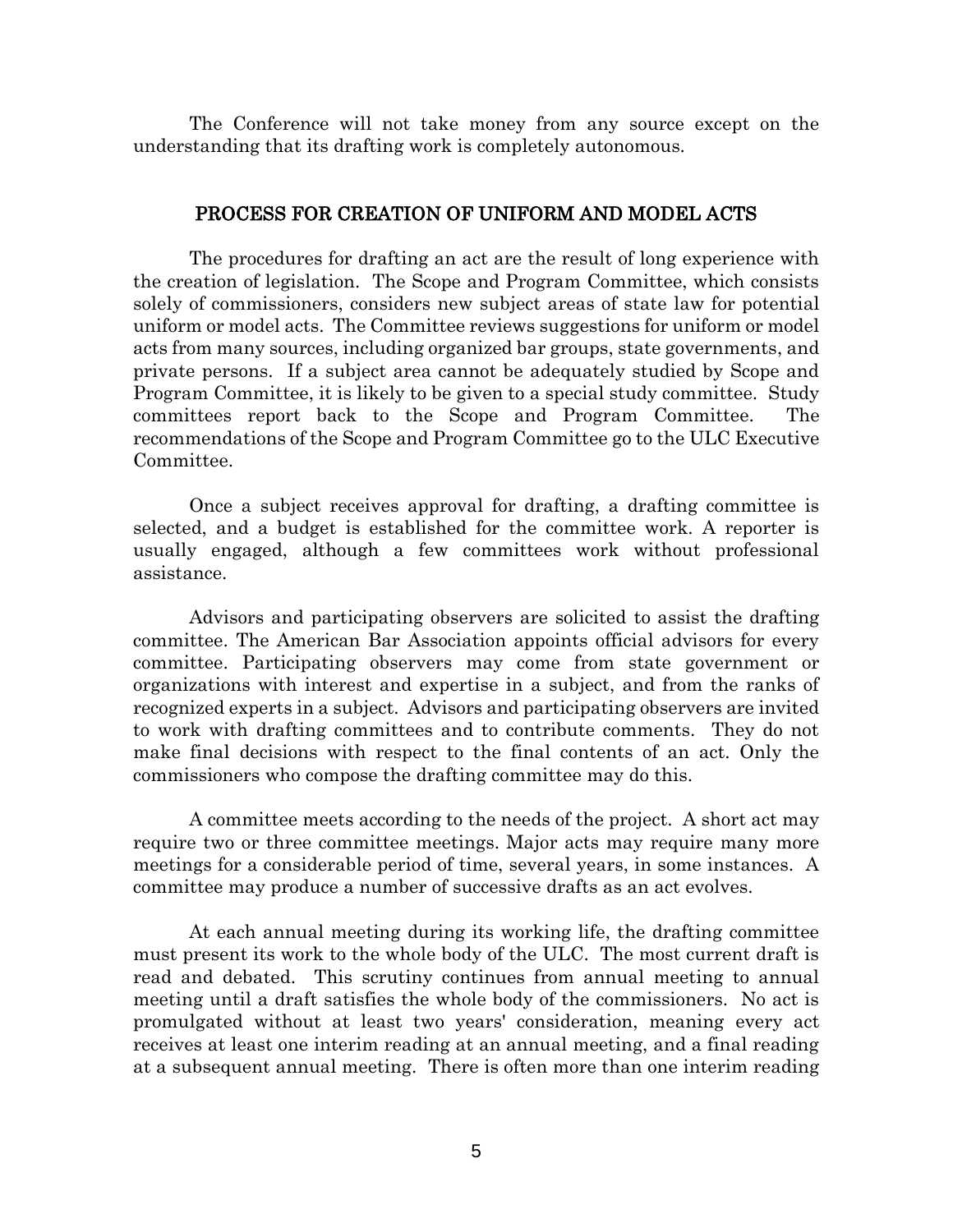and a drafting process that exceeds two years in duration. An act becomes official by a majority vote of the states (one vote to each state). The vote by states completes the drafting work, and the act is ready for consideration by the state legislatures.

The cost of this process to the states is in travel expenses, paper and publication costs, and meeting costs. Nearly all the services are donated, thereby eliminating the single greatest cost factor.

### THE IMPORTANCE OF VIRGINIA'S CONTRIBUTION

Virginia's participation, both in terms of appointing uniform law commissioners and contributing funds, is essential. Virginia benefits from the excellent body of law created for its consideration. The Conference, and all the states, benefit from having Virginia's direct contribution to the work of ULC.

## ACTIVITIES OF THE VIRGINIA COMMISSIONERS

The Governor is authorized to appoint three members, each to serve a four-year term (§ 30-196, Code of Virginia). Mary P. Devine, of Manakin-Sabot, Thomas Edmonds, of Richmond, and Christopher R. Nolen, of Glen Allen, are gubernatorial appointees.

In addition to the Governor's appointments, the Constitution of the Conference authorizes the appointment of life members upon recommendation of the Executive Committee. Virginia's life members are Ellen F. Dyke, of Vienna, H. Lane Kneedler, of Charlottesville, Esson McKenzie Miller, Jr., of Richmond, and Carlyle C. Ring, Jr., of Alexandria. Brockenbrough Lamb, Jr., of Richmond, who passed away last year after serving as a member for 63 years, was a life member. Having been appointed initially by Governor John Battle in 1953, he became the longest serving commissioner in its 125-year history.

The Constitution of the Conference also grants membership as an associate member to the principal administrative officer of the state agency "charged by law with the duty of drafting legislation," or his designee. Mark J. Vucci, Director of the Division of Legislative Services, became a member in 2016. Emma E. Buck, attorney with the Division, has been designated an associate member.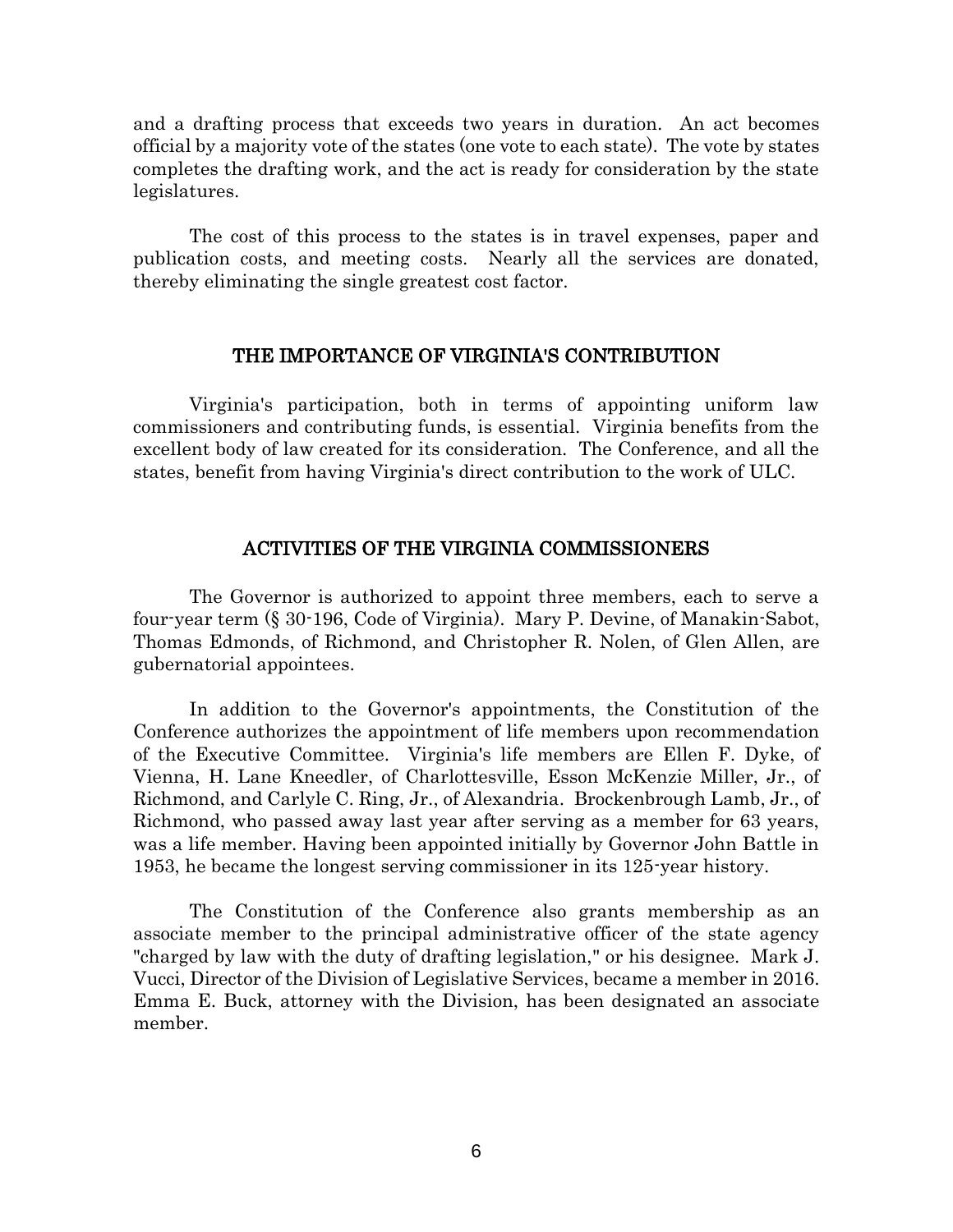The Virginia Commissioners have served on the following committees during the past year:

Mary P. Devine — Member, Drafting Committee on Non-Parental Rights to Child Custody and Visitation Act; Member, Study Committee on Data Breach Notification; and Member, Standing Committee on Membership and Attendance.

Ellen F. Dyke — Member, Drafting Committee on Commercial Real Estate Receiverships Act; and Member, Drafting Committee on Tort Law Relating to Drones.

Thomas Edmonds — Member, Committee on Liaison with the American Bar Association Member, Drafting Committee on Commercial Real Estate Receiverships Act; Member, Study Committee on Economic Rights of Unmarried Cohabitants; and Study Committee on Installment Land Contracts.

H. Lane Kneedler — Chair, Division A; Member, Legislative Council (Atlantic Region); Member, Standby Committee on Model State Administrative Procedure Act; Member, Committee on State and Federal Relations; Member, Committee on Other Organizations; and Member, Drafting Committee on Criminal Records Accuracy Act.

Esson McKenzie Miller, Jr. — Chair, Standby Committee on Uniform Certificate of Title for Vessels Act.

Christopher R. Nolen — Member, Study Committee on Bad Faith Patent Demand Letters; and Member, Study Committee on Data Breach Notification.

Carlyle C. Ring, Jr. — Chair, Committee on Uniform Commercial Code; Chair, Executive Subcommittee of the Permanent Editorial Board for Uniform Commercial Code; Member, Permanent Editorial Board for Uniform Commercial Code; Member, Committee on State and Federal Relations; Liaison Member, Uniform Law Foundation Trustees; Member, Drafting Committee on Home Foreclosure Procedures Act; and Co-chair, Electronic Registry for Residential Mortgage Notes.

### ACTIVITIES OF THE 2017 VIRGINIA GENERAL ASSEMBLY

Based on recommendations made by the Virginia Commissioners in Report Document No. 535, 2017, covering the period January 1, 2016, through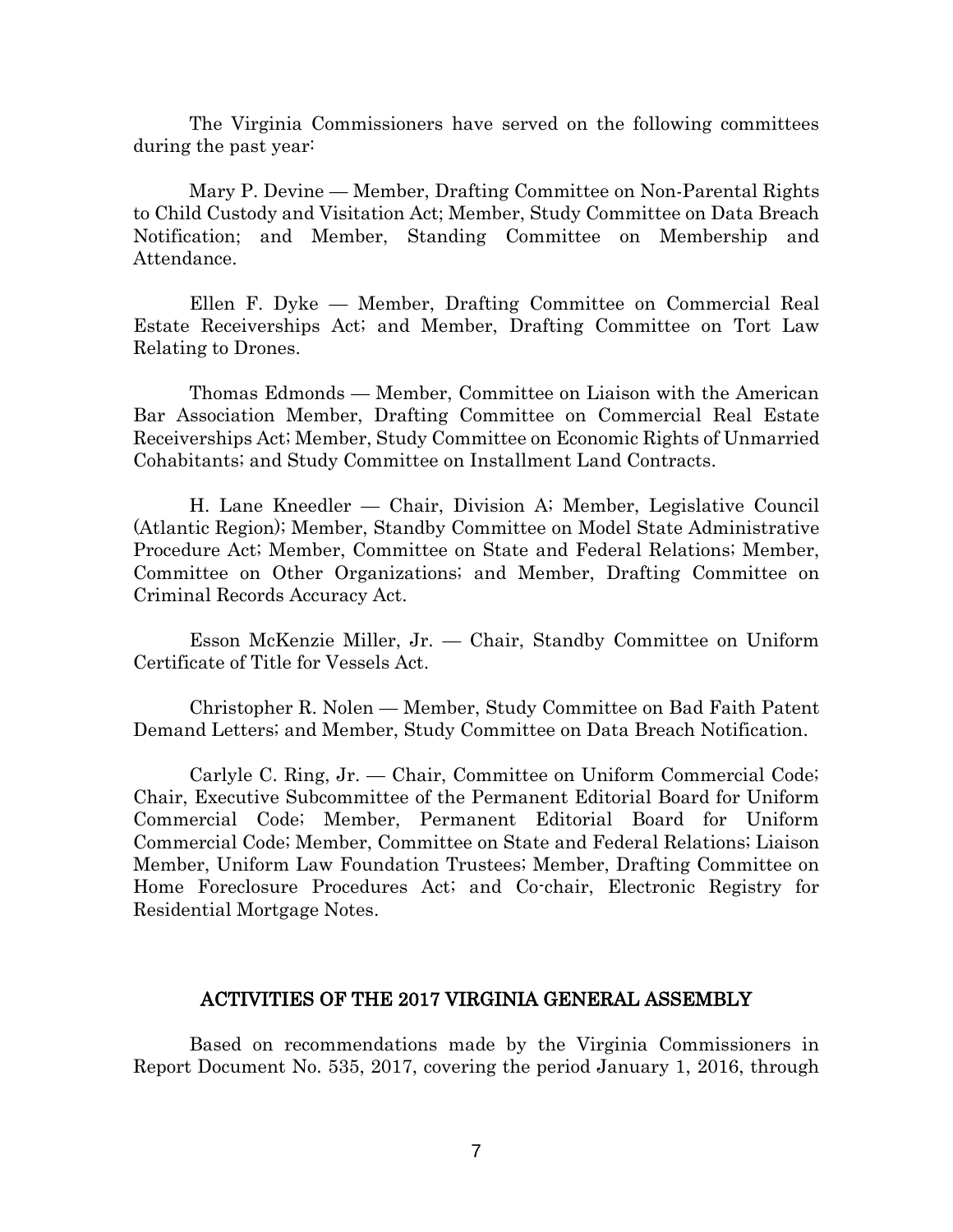December 31, 2016, and other initiatives, the following actions regarding uniform laws were taken by the 2017 Virginia General Assembly.

## Uniform Law-Related Bills Passed by the 2017 General Assembly Session and Signed by the Governor

## Uniform Fiduciary Access to Digital Assets Act

S.B. 903; Senator Obenshain and H.B. 1608; Delegate Leftwich. Uniform Fiduciary Access to Digital Assets Act. Creates the Uniform Fiduciary Access to Digital Assets Act. The bill allows fiduciaries to manage digital property such as computer files, web domains, and virtual currency, and restricts a fiduciary's access to electronic communications such as email, text messages, and social media accounts unless the original user consented to such access in a will, trust, power of attorney, or other record. The bill repeals the Privacy Expectation Afterlife and Choices Act, which was enacted in 2015.

## Uniform Trust Decanting Act

S.B. 913; Senator Edwards. Uniform Trust Decanting Act; creation. Codifies the Uniform Trust Decanting Act, which governs a trustee's ability to distribute assets from one trust into a second trust.

## REPORT OF PROCEEDINGS OF THE 2017 ANNUAL MEETING

The 2017 annual meeting of the Conference was held July 14 - July 20, in San Diego, California. Commissioners Buck, Devine, Dyke, Kneedler, Miller, Nolen, and Ring attended.

The following uniform acts or amendments to uniform acts were approved at the annual meeting:

- Uniform Regulation of Virtual Currency Businesses Act
- Uniform Directed Trust Act
- Uniform Guardianship, Conservatorship, and Other Protective Arrangements Act
- Uniform Parentage Act (2017)
- Uniform Protected Series Act
- Uniform Veterans Treatment Court Act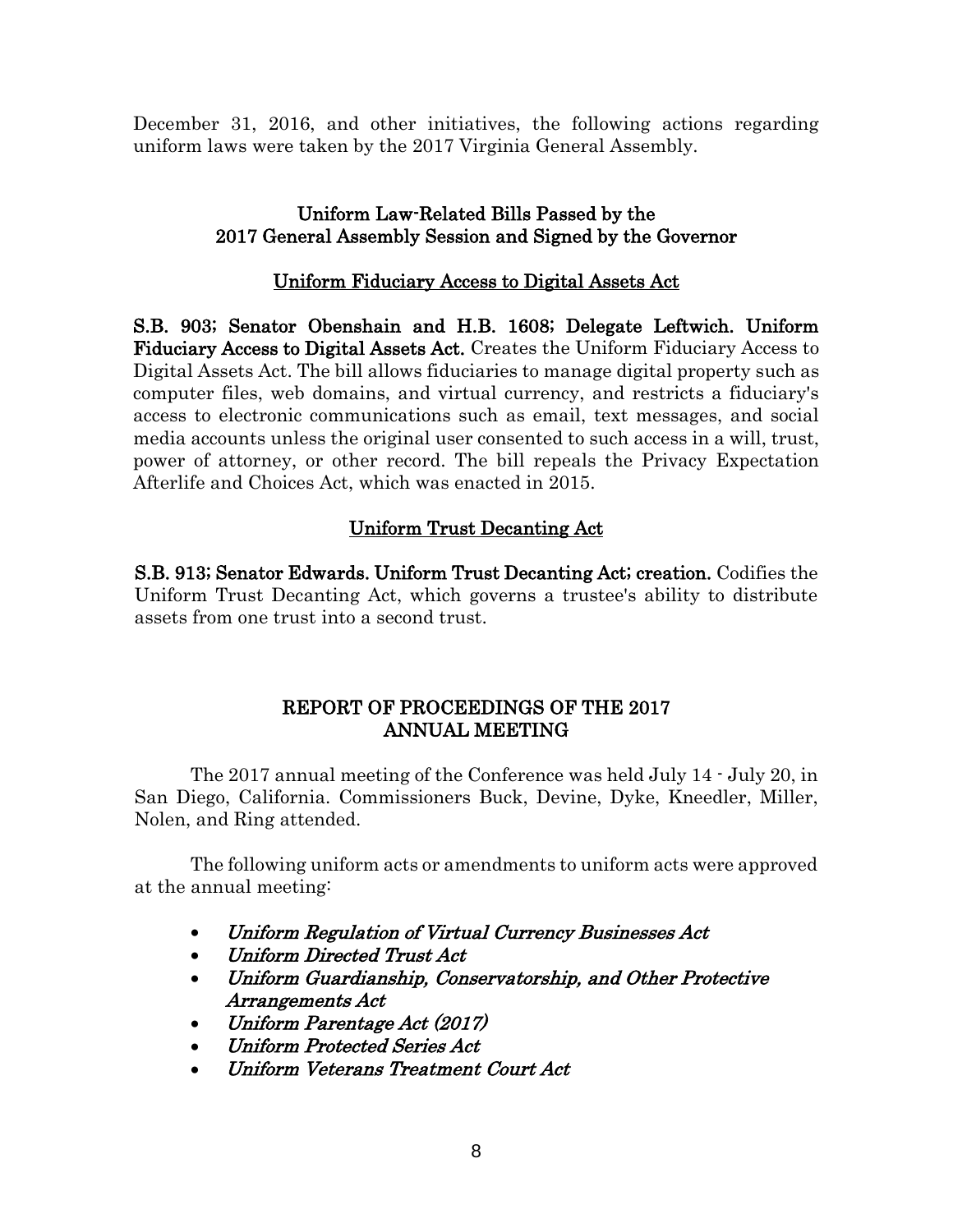In addition to the approved acts listed above, the following uniform acts or amendments to them, and reports were considered by the Conference at its annual meeting:

- Non-Parental Rights to Child Custody and Visitation Act
- Criminal Records Accuracy Act
- Uniform Fiduciary Principal and Income Act
- Amendments to Uniform Commercial Code Articles 1, 3, and 9
- Civil Remedies for Unauthorized Disclosure of Intimate Images Act.

#### 2017 ADOPTIONS BY CONFERENCE

#### SUMMARIES

Summaries of the acts adopted or amended by the Conference are as follows:

## Uniform Directed Trust Act

The Uniform Directed Trust Act (UDTA) addresses the rise of directed trusts. In a directed trust, a person other than a trustee has a power over some aspect of the trust's administration. Such a person may be called a "trust protector," "trust adviser," or in the terminology of the UDTA, a "trust director." The division of authority between a trust director and a trustee raises difficult questions about how to divide fiduciary power and duty. The Uniform Directed Trust Act provides clear, functional rules that allow a settlor to freely structure a directed trust while preserving key fiduciary safeguards for beneficiaries. The UDTA also provides sensible default rules for a variety of matters that might be overlooked in the drafting of a directed trust, including information sharing among trustees and trust directors, the procedures for accepting appointment as a trust director, the distinction between a power of direction and a nonfiduciary power of appointment, and many other matters.

## Uniform Guardianship, Conservatorship, and Other Protective Arrangements Act

The Uniform Guardianship, Conservatorship, and Other Protective Arrangements Act is an updated version of the Uniform Guardianship and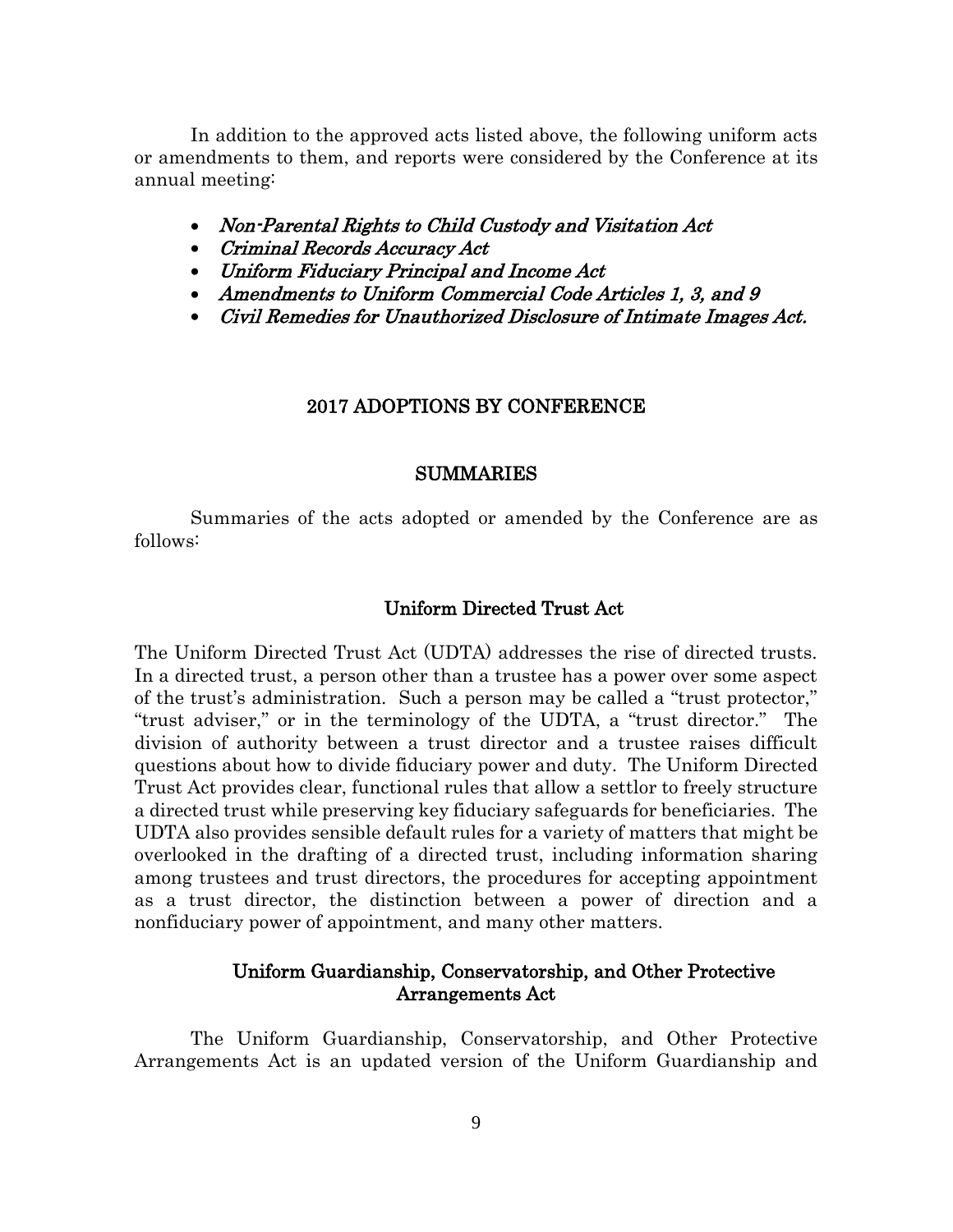Protective Proceedings Act, originally promulgated in 1969 as part of the Uniform Probate Code, and revised in 1982 and 1997. This new version is a comprehensive and modern guardianship statute that better protects the individual rights of both minors and adults subject to a guardianship or conservatorship order. The Act promotes person-centered planning to incorporate an individual's preferences and values into a guardianship order, and requires courts to order the least-restrictive means necessary for protection of persons who are unable to fully care for themselves. The act includes a set of optional forms to help courts implement its provisions effectively.

## Uniform Parentage Act (2017)

The Uniform Parentage Act (2017) is a revision of the Uniform Parentage Act (UPA) of 2000, which has been adopted in 11 states. The UPA covered several topics, including: the parent-child relationship; voluntary acknowledgments of paternity; registry of paternity; genetic testing; proceedings to adjudicate parentage of children of assisted reproduction. As a result of the Supreme Court decision in Obergefell v. Hodges, as well as other developments in the states, a revision to the Act became necessary. The revised Act addresses issues related to same-sex couples, surrogacy, the right of a child to genetic information, de facto parentage, and parentage of children conceived through sexual assault.

## Uniform Protected Series Act

The Uniform Protected Series Act provides a comprehensive framework for the formation and operation of a protected series limited liability company. A protected series LLC has both "horizontal" liability shields, as well as the standard "vertical" liability shield. All modern business entities provide the traditional, "vertical" shield – protecting the entity's owners (and their respective assets) from automatic, vicarious liability for the entity's debts. A "series" limited liability company provides "horizontal" shields – protecting each protected series (and its assets) from automatic, vicarious liability for the debts of the company and for the debts of any other protected series of the company. A horizontal shield likewise protects the series limited liability company (and its assets) from creditors of any protected series of the company. The Act integrates into any existing LLC Act, whether it is the Uniform Limited Liability Company Act or not.

### Uniform Regulation of Virtual-Currency Businesses Act

The Uniform Regulation of Virtual-Currency Businesses Act (URVCBA) creates a statutory framework for regulating virtual currency business activity,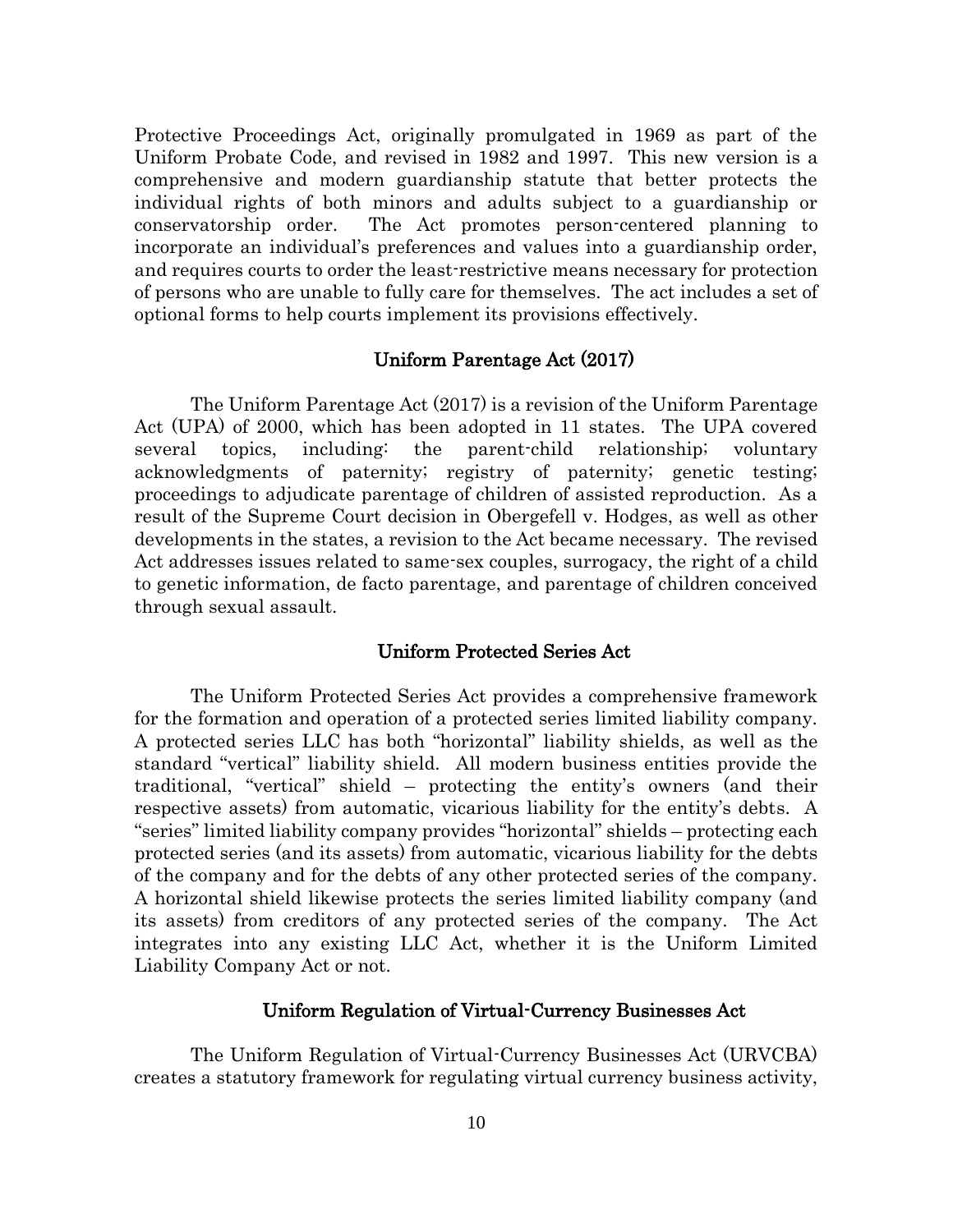which includes businesses engaged in the exchange of virtual currencies for cash, bank deposits, or other virtual currencies; the transfers of virtual currency between customers; and certain custodial or fiduciary services. Under the Act, "virtual currency" is a digital representation of value that is used as a medium of exchange, unit of account, or store of value and is not legal tender. This technology-neutral definition covers as many types of virtual currency as possible. The URVCBA's unique, three-tiered structure clarifies whether an individual or company engaging in virtual currency business activity is (1) exempt from the act; (2) must register; or (3) must obtain a license. The URVCBA also contains numerous consumer protections.

## Model Veterans Treatment Court Act and Rules

Veterans' courts have been created in many judicial districts around the United States to ensure that veterans in the criminal justice system receive the treatment and support necessary to rehabilitate them into being productive members of society. Very few states have legislation on veterans' courts, but many local judicial districts have effectively created veterans' courts by rule or practice. The Model Veterans Treatment Court Act provides guidelines for the establishment of veterans' courts while permitting substantial local discretion necessary to accommodate circumstances in different communities. Some of the issues that the model act and rules address include: what subset of veterans are entitled to diversion into a veterans' court; for what type of offenses is diversion into a veterans' court appropriate; what rights should victims have to participate in proceedings in veterans' courts; and how, in general, should veterans' courts be organized and operated. The Act provides that participation in the veterans' treatment program requires approval of the prosecutor, but expressly reserves to the court all power regarding punishment including probation, conditions of probation, and consequences of violation of terms of participation in the treatment program. This Act can also be implemented as a set of court rules.

#### NEW DRAFTING PROJECTS

At the 2017 Annual Meeting, the ULC Executive Committee authorized the appointment of four new drafting committees and three new study committees. The committees are:

## Drafting Committees

Drafting Committee on UCC Article 8 Companion Act to the Uniform Regulation of Virtual Currency Businesses Act. This committee will draft a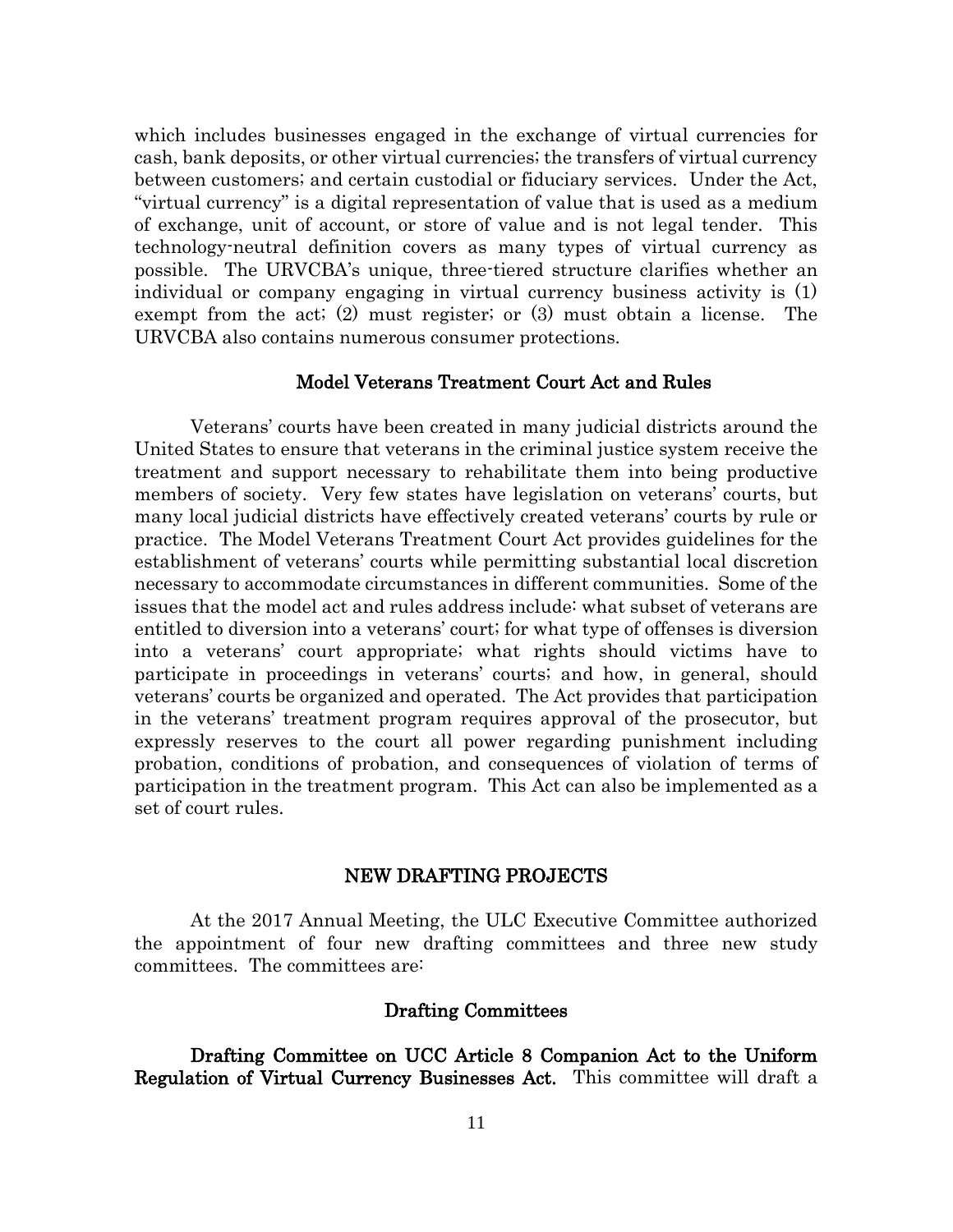UCC Article 8 related statute as a companion act to the Uniform Regulation of Virtual Currency Businesses Act based on the current Section 502 of the Act.

 Drafting Committee to Amend the Revised Uniform Law on Notarial Acts. This committee will draft amendments to the Revised Uniform Law on Notarial Acts to authorize remote notarization without geographic limits on the location of the signer and to address interstate recognition of notarial acts.

 Drafting Committee to Regulate the Management of Funds Raised Through Crowdfunding Efforts. This committee will draft a uniform or model act to regulate the management of funds raised through crowdfunding efforts to require transparency, and to provide civil sanctions and remedies for noncompliance.

 Drafting Committee on Anti-SLAPP (Strategic Lawsuit Against Public Participation) Legislation. This committee will draft an Anti-SLAPP Act. The drafting committee will address the breadth of the act; limitations, if any, to be imposed after a motion to strike is made; the standard of review relating to the motion to strike; appeal rights from the grant or denial or a motion to strike; and whether the court should award attorney's fees and costs.

## Study Committees

 Study Committee on Garnishment of Wages in Bank Accounts. This committee will study the need for and feasibility of state legislation specifically on garnishment of wages in bank accounts or more generally on exemption of asset classes from claims of creditors.

Study Committee on Adverse Possession. This committee will study the need for and feasibility of state legislation on modifications to the law of adverse possession in light of modern technology affecting boundary disputes, changing public perceptions, and recent developments in the law.

Study Committee on Data Breach Notification. This committee will study the need for and feasibility of state legislation on data breach notification. The committee will consider the personal information that should be protected and the methods and manner of notice.